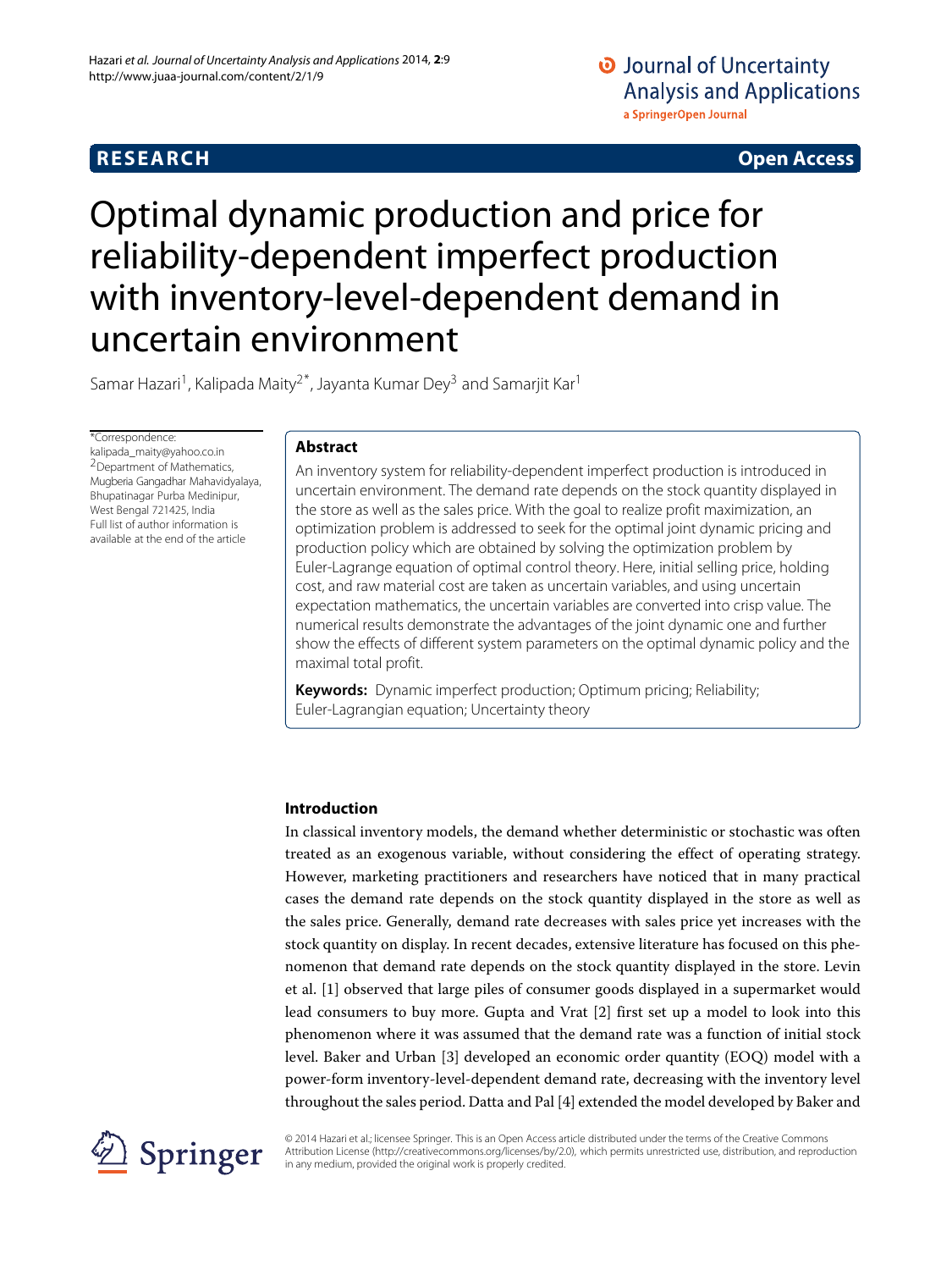Urban [\[3\]](#page-15-2) on the basis of a hypothesis that the demand rate was dependent on the inventory level until a given level, beyond which it was a constant and the inventory level fell to zero at the end of the order period. Later, Urban [\[5\]](#page-15-4) modified this model by relaxing the condition of zero-ending inventory. Ray et al. [\[6\]](#page-15-5) developed an inventory model by assuming that the demand rate was stock dependent and two separate warehouses were used. When the stock level exceeded the capacity [\[5\]](#page-15-4) gave a comprehensive review of the literature with inventory-level-dependent demand. Recently, Glock et al. [\[7\]](#page-15-6) have published an optimal ordering policy for stock-dependent demand under progressive payment scheme. Some interesting results about the inventory-level-dependent demand were proposed in [\[8-](#page-15-7)[15\]](#page-15-8) and so on.

Reliability is closely related with the quality of a product and which is frequently considered a subset of quality. Quality can be defined qualitatively as the amount by which the product satisfies the users' (customers') requirements. Product quality is in part a function of design and conformance to design specifications. On the other hand, reliability is concerned with how long the product continuous to function once it becomes operational. A poor-quality product will likely have poor reliability and a high-quality product will likely have a high reliability. Reliability deals with reducing failures over a time interval and is a measure of the odds for failure-free operation during a given interval, improving reliability occurs at an increase development cost. Mettas [\[16\]](#page-15-9) developed reliability allocation and optimization for complex systems and later by several researchers such as Panda and Maiti [\[17\]](#page-15-10), Sarkar [\[18\]](#page-15-11), and others.

One of the weaknesses of current production-inventory models is the unrealistic assumption that all items produced are of good quality. But production of defective units is a natural phenomenon due to different difficulties in a long-run production process. The production of defective items is increased with time and decreased with reliability parameters. The defective items as a result of imperfect quality production process were initially considered by Porteus [\[19\]](#page-15-12) and later by several researchers such as Salameh and Jaber [\[20\]](#page-15-13), Panda et al. [\[21\]](#page-15-14), Maity et al. [\[22\]](#page-15-15), Mandal et al. [\[23\]](#page-15-16), Sana [\[24\]](#page-15-17), Khan and Jaber [\[25\]](#page-16-0), Yadav et al. [\[26\]](#page-16-1), Krishnamoorthi and Panayappan [\[27\]](#page-16-2), and others.

Uncertainty is common in real-life problems such as randomness, fuzziness, and roughness. Since Liu [\[28\]](#page-16-3) introduced an uncertainty theory in 2007, it has been well developed and applied in a wide variety of real problems [\[29\]](#page-16-4). Recently, Liu [\[30\]](#page-16-5) proposed an uncertain measure and developed an uncertainty theory which can be used to handle subjective imprecise quantity. Much research work has been done on the development of uncertainty theory and related theoretical work. You [\[31\]](#page-16-6) proved some convergence theorems of uncertain sequences. Liu [\[29,](#page-16-4)[32\]](#page-16-7) has defined an uncertainty process and discussed an uncertainty theory. Recently, Jana et al. [\[33\]](#page-16-8) developed a production-inventory model under permissible delay in payment in uncertain environment. It is often difficult to estimate the initial selling price, holding cost, and raw material cost. Depending upon different aspects, they fluctuate due to uncertainty in judgment, lack of evidence, insufficient information, etc. Sometimes it is not at all possible to get relevant precise data. So, these parameters are assumed to be flexible/imprecise in nature, i.e., uncertain sense and may be represented by uncertain variables.

In this paper, we consider an advertisement policy- and reliability-dependent imperfect production-inventory model in uncertain environment. Using expectation of uncertain number, the uncertain production inventory control problem is converted into equivalent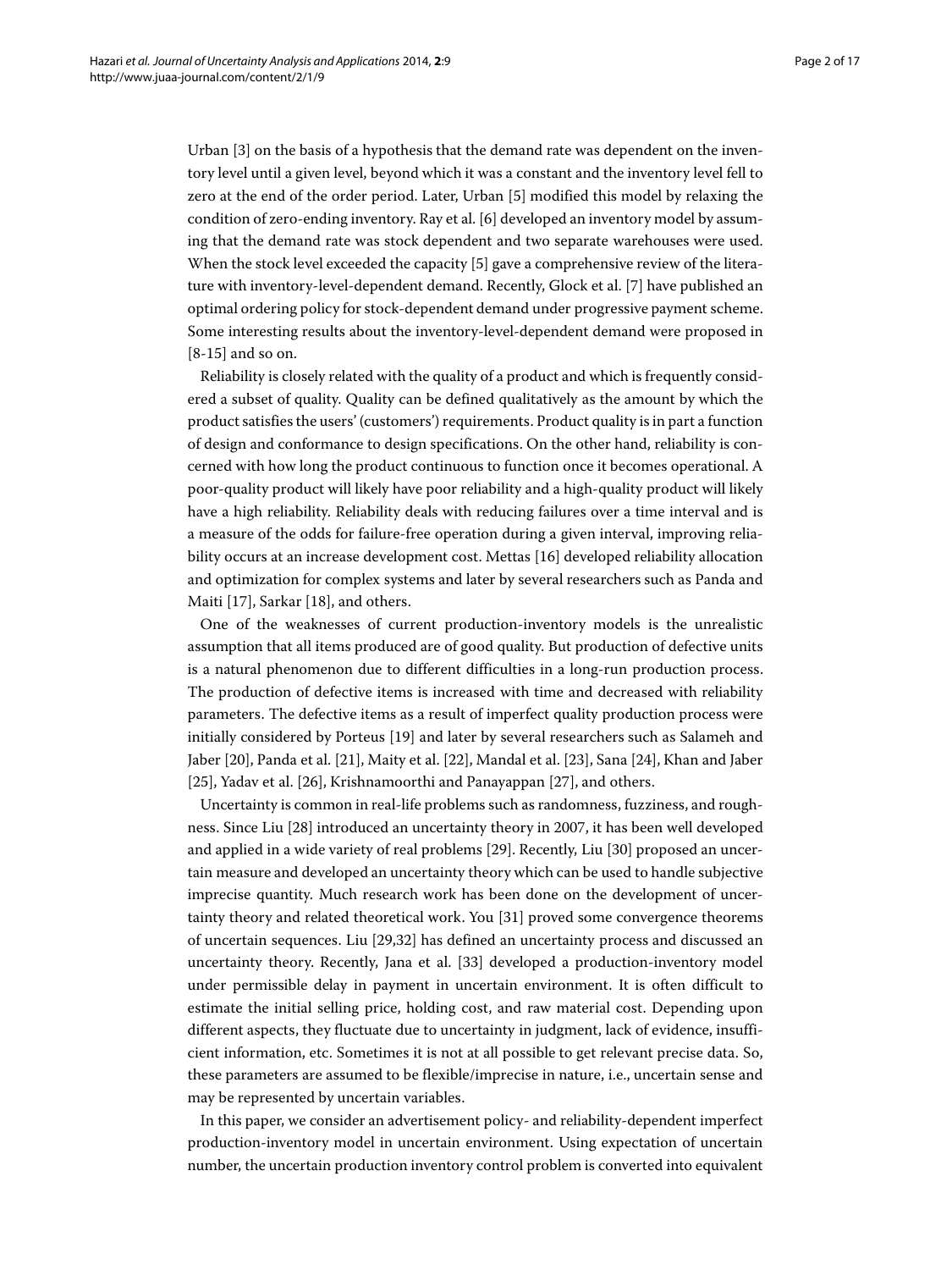crisp production inventory control problem. Then, the problem is solved by the Euler-Lagrangian equation [\[34\]](#page-16-9) and GRG technique [\[35\]](#page-16-10). The optimum demand, production, and stock levels are determined. The model is illustrated through numerical examples, and results are presented in tabular and graphical form.

#### **Necessary knowledge about uncertain variable**

To better describe the subjective imprecise quantity, Liu [\[28](#page-16-3)[,29\]](#page-16-4) proposed an uncertain measure and further developed an uncertainty theory which is an axiomatic system of normality, duality, subadditivity, and product measure.

#### **Uncertain measure**

**Definition 1.** Let us define an uncertain measure *M* on the  $\sigma$ -algebra *L*. That is, a number  $\mathcal{M}{\Lambda}$  will be assigned to each event  ${\Lambda}$  to indicate the belief degree with which we believe  $\{\Lambda\}$  will happen. There is no doubt that the assignment is not arbitrary, and the uncertain measure *M* must have certain mathematical properties. In order to rationally deal with belief degrees, Liu [\[28\]](#page-16-3) suggested the following three axioms:

**Axiom 1.** (Normality axiom)  $\mathcal{M}{\Gamma}$ =1

**Axiom 2.** (Duality axiom)  $M\{\Lambda\}+\mathcal{M}\{\Lambda^C\}=1$ , for any event  $\Lambda$ 

**Axiom 3.** (Subadditivity axiom) For every countable sequence of events  $\Lambda_1, \Lambda_2, \ldots$ , we have

$$
\mathcal{M}\left\{\sum_{i=1}^{\infty}\Lambda_i\right\}\leq \sum_{i=1}^{\infty}\mathcal{M}\left\{\Lambda_i\right\}
$$

#### **Product uncertain measure**

Product uncertain measure was defined by Liu [\[29\]](#page-16-4), thus producing the fourth axiom of uncertainty theory. Let  $(\Gamma_k, \mathcal{L}_k, \mathcal{M}_k)$  be uncertainty spaces for  $k = 1, 2, \dots$  Write  $\Gamma =$  $\Gamma_1 \times \Gamma_2 \times \ldots$  that is the set of all ordered tuples of the form  $(\gamma_1, \gamma_2, \ldots)$  where  $\gamma_k \in \Gamma_k$  for  $k = 1, 2, \ldots$  A measurable rectangle in  $\Gamma$  is a set  $\Lambda = \Lambda_1 \times \Lambda_2 \times \ldots$ , where  $\Lambda_k \in \mathcal{L}_k$  for  $k = 1, 2, \ldots$  The smallest  $\sigma$ -algebra containing all measurable rectangles of  $\Gamma$  is called the product *σ*-algebra, denoted by  $\mathcal{L} = \mathcal{L}_1 \times \mathcal{L}_2 \times \dots$  Then, the product uncertain measure *M* on the product  $\sigma$ -algebra  $\mathcal L$  is defined by the following product axiom [\[29\]](#page-16-4):

**Axiom 4.** (Product axiom) Let  $(\Gamma_k, \mathcal{L}_k, \mathcal{M}_k)$  be uncertainty spaces for  $k = 1, 2, \dots$  The product uncertain measure *M* is an uncertain measure satisfying

$$
\mathcal{M}\left\{\prod_{k=1}^{\infty}\Lambda_k\right\} \leq \prod_{k=1}^{\infty}\mathcal{M}\left\{\Lambda_k\right\}
$$

where  $\Lambda_k$  are arbitrarily chosen events from  $\mathcal{L}_k$  for  $k = 1, 2 \dots$ , respectively.

**Definition 2** ([\[28\]](#page-16-3)). The uncertainty distribution  $\Phi : R \rightarrow [0, 1]$  of an uncertain variable  $\widehat{\xi}$  is defined by

$$
\Phi(t) = \mathcal{M}\{\widehat{\xi} \le t\}
$$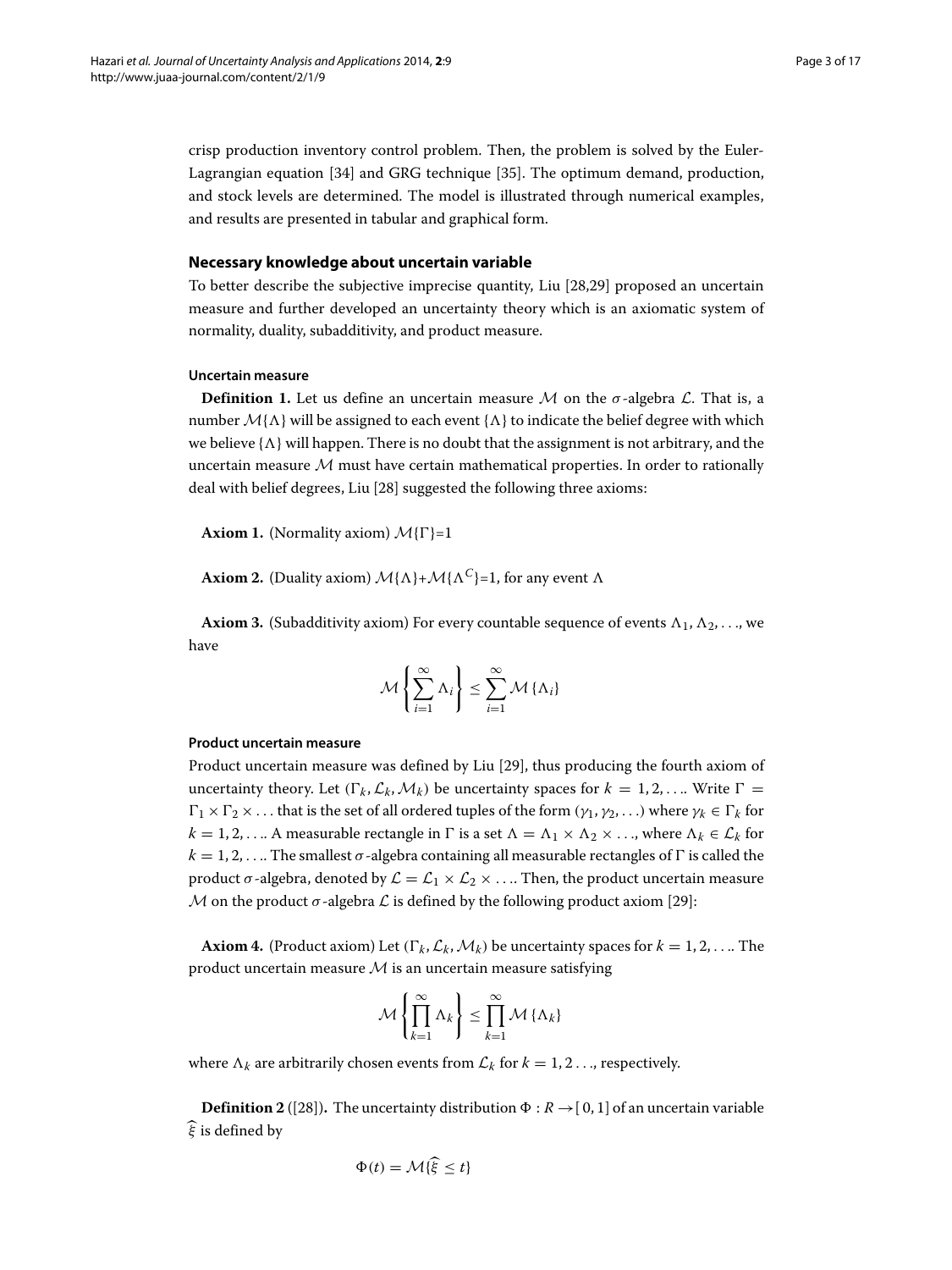Letξ ∼ *L*(*a*, *b*) be a linear uncertain variable. This linear uncertain variable is depicted in Figure [1.](#page-3-0)

**Definition 3.** Let  $\hat{\xi}$  be an uncertain variable with regular uncertainty distribution  $\Phi$ . Then, the inverse function  $\Phi^{-1}$  is called the inverse uncertainty distribution of  $\hat{\xi}$ .

**Definition 4** ([\[28\]](#page-16-3)). Let  $\hat{\xi}$  be an uncertain variable. Then, the expected value of  $\hat{\xi}$  is defined by

$$
E[\widehat{\xi}] = \int_0^\infty \mathcal{M}\{\widehat{\xi} \ge r\} dr - \int_{-\infty}^0 \widehat{M}\{\widehat{\xi} \le r\} dr
$$

provided that at least one of the two integrals is finite.

**Theorem 1** ([\[32\]](#page-16-7)). Let  $\hat{\xi}$  be an uncertain variable with uncertainty distribution  $\Phi$ . If the expected value exists, then  $E[\hat{\xi}] = \int_0^1 \Phi^{-1}(\alpha) d\alpha$ 

**Theorem 2** ([\[30\]](#page-16-5)). Let  $\xi_1, \xi_2, \ldots, \xi_n$  be independent uncertain variables with uncertainty distributions  $\phi_1, \phi_2, \ldots, \phi_n$ , respectively. If *f* is a strictly increasing function, then  $\xi = f(\xi_1, \xi_2, \dots, \xi_n)$  is an uncertain variable with inverse uncertainty distribution

$$
\Phi^{-1}(\alpha) = f\left(\Phi_1^{-1}(\alpha), \Phi_2^{-1}(\alpha), \dots, \Phi_n^{-1}(\alpha)\right)
$$

<span id="page-3-1"></span>**Theorem 3** ([\[32\]](#page-16-7)). Let  $\hat{\xi}$  and  $\hat{\eta}$  be independent uncertain variables with finite expected values. Then, for any real numbers  $a_1$  and  $a_2$ , we have

$$
E[a_1\widehat{\xi} + a_2\widehat{\eta}] = a_1E[\widehat{\xi}] + a_2E[\widehat{\eta}]
$$
\n(1)

<span id="page-3-0"></span>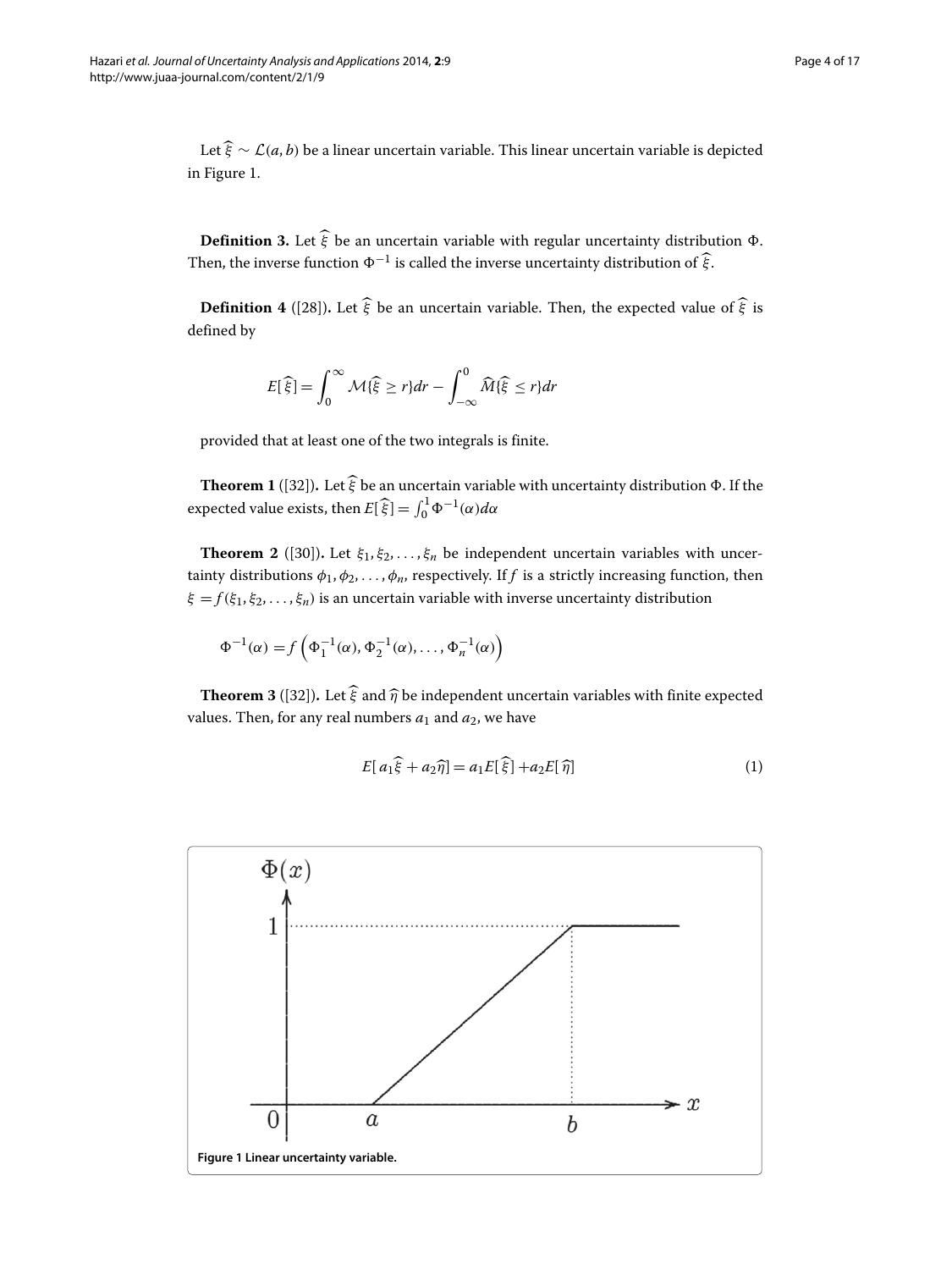<span id="page-4-2"></span>**Lemma 1.** Let  $\hat{\xi} \sim \mathcal{L}(a, b)$  be a linear uncertain variable. Then, its inverse uncertainty distribution  $\Phi^{-1}(\alpha) = \frac{1}{2}[(1 - \alpha)a + b\alpha]$ , and it can be expressed as

$$
E[\hat{\xi}] = \int_0^1 \frac{1}{2} [(1 - \alpha)a + b\alpha] d\alpha = \frac{a+b}{2}
$$
 (2)

#### **Uncertain single-objective programming**

Uncertain programming is a type of mathematical programming involving uncertain variables. Since an uncertain objective function  $f(x, \hat{\xi})$  cannot be directly maximized, we may maximize its expected value. Assume that *x* is a decision vector,  $\hat{\xi}$  is an uncertain vector, *f* is an objective function, and  $g_i$  are constraints functions for  $j = 1, 2, \ldots, p$ . Let us examine

<span id="page-4-0"></span>
$$
\begin{cases}\n\max \quad f(x,\widehat{\xi}), \\
\text{subject to } \begin{cases}\ng_j(x,\widehat{\xi}) \le 0, j = 1, 2, \dots, p \\
x \in X\n\end{cases}\n\end{cases}
$$
\n(3)

In order to obtain a decision with maximum expected objective value subject to a set of chance constraints, Liu [\[28\]](#page-16-3) proposed that the above uncertain programming model [\(3\)](#page-4-0) is equivalent to the crisp model [\(4\)](#page-4-1) as follows.

Single-objective programming has been well developed and applied widely. For modelling single-objective decision-making problem with uncertain parameters, Liu [\[29\]](#page-16-4) presented the following uncertain single-objective programming:

<span id="page-4-1"></span>
$$
\begin{cases}\n\max_x & \left(E[f(x,\hat{\xi}))\right] \\
\text{subject to} & \mathcal{M}\left\{g_j(x,\hat{\xi}) \le 0\right\} \ge \alpha_j, j = 1, 2, \dots, p\n\end{cases} \tag{4}
$$

where  $f(x, \xi)$  are return functions and  $g_i(x, \xi)$  are constraint functions for  $j = 1, 2, \ldots, p$ .

#### **Optimal control framework**

#### **Assumption and notation**

For an imperfect inventory control model, the following assumptions and notations are used.

#### *Assumptions*

- Selling price and production rates are a function of time which are also taken as control variables.
- Demand rate is dependent linearly on selling price and stock.
- Rate of defectiveness is dependent on reliability.
- This is a single-period inventory model with finite time horizon, *T*.
- Defective units occur only when the item is effectively produced and there is no repair or replacement of defective units over the period [ 0, *T*],
- Unit production cost is produced quantity dependent.
- The salvage value price of the finish stock is the same as the selling price.
- The holding cost, raw material cost, and initial selling price are uncertain in nature.
- Shortage is not allowed.
- The inventory level is assumed to be a continuous function of time.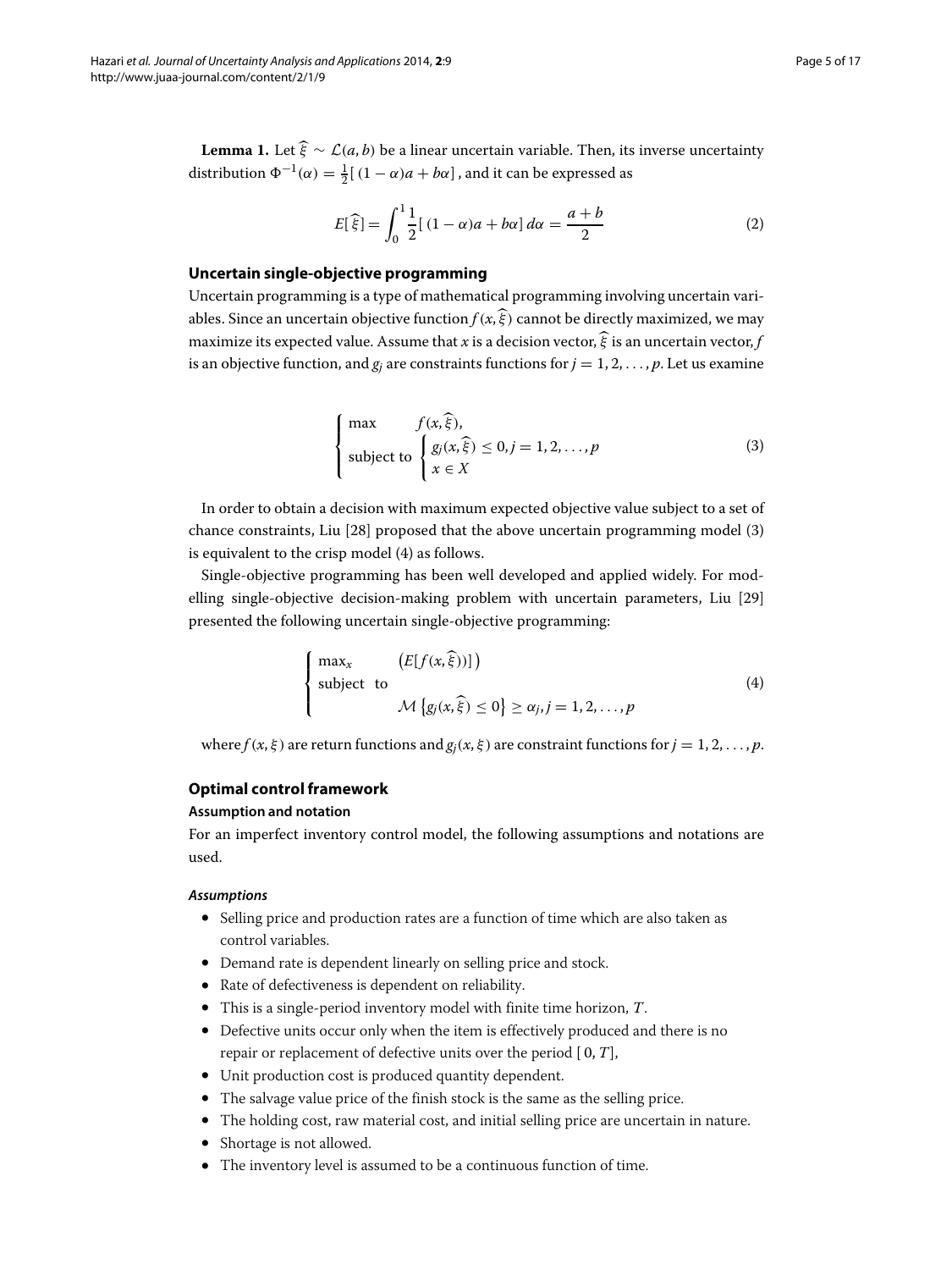#### *Notations*

 $T =$  time length of the cycle

 $U(t)$  = production rate at time *t* which is a control variable

 $s(t)$  = selling price at time *t* which is a control variable

 $\widehat{s_0} = \mathcal{L}(s_{01}, s_{02})$ , linear uncertain selling price at time  $t = 0$ 

 $X(t)$  = inventory level at time *t* 

 $D(t) =$  demand rate at time *t* 

 $C_u(R) = M + Ne^{k\frac{(R-R_{\text{min}})}{(R_{\text{max}}-R)}}$  = development cost dependent on reliability parameter

 $\widehat{C}_{u0} = \mathcal{L}(c_{u01}, c_{u02})$ , linear uncertain raw material cost

 $C_{u2}$  = wear-tear cost

 $C_p(R,t)$  = unit production cost which depends on production rate, raw material cost, development cost, and wear-tear cost

 $R =$  reliability parameter

 $\delta$  = reliability parameter

 $\delta e^{(1-R)}$  = reliability-dependent defective rate

 $R_{\text{min}} =$  minimum value of the reliability parameter

 $R_{\text{max}} =$  maximum value of the reliability parameter

 $M =$  the fixed cost like labor and energy costs which is independent of reliability factor *R*  $N =$  the cost of technology, resource, and design complexity for production when  $R =$ *R*min

 $\hat{h} = \mathcal{L}(h_1, h_2)$ , linear uncertain holding cost per unit item

## **Proposed optimal dynamic pricing and reliability-dependent imperfect production-inventory model in uncertain environment**

In this model, single-item optimal dynamic pricing and reliability-dependent imperfect production-inventory problem is considered. Here, the items are produced at a variable rate  $U(t)$  of which  $\delta e^{(1-R)}$  (where  $\delta e^{(1-R)} < 1$ ) is a reliability-dependent defective rate. The reliability *R* decreases the defective rate and improved the quality of the product. The defective item is treated as disposal part. The demand rate *D*(*t*) of customers meet from the inventory. Moreover,  $s(t)$  is the selling price of the item

Therefore, the differential equation for stock level  $X(t)$  representing the above system during a fixed time horizon, *T*, is

<span id="page-5-0"></span>
$$
\dot{X}(t) = (1 - \delta e^{(1-R)})U(t) - D(t)
$$
\n(5)

and 
$$
D(t) = \{d_0 + d_1X(t) - d_2s(t)\}\
$$
 (6)

where (.) denotes differentiation.

The unit production cost is considered as a function of produced quantity, raw material cost, wear-tear cost, and development cost. So, the unit production cost is

<span id="page-5-1"></span>
$$
\widehat{C}_p(R,t) = \left(\widehat{C}_{u0} + \frac{C_{u1}(R)}{U(t)} + C_{u2}U(t)\right)
$$
\n(7)

Then, the profit function is

$$
\text{Maximize } \widehat{f} = \int_{0}^{T} [s(t)(d_0 + d_1x(t) - d_2s(t)) - \widehat{h}X(t) - (\widehat{C}_{u_0}U(t) + C_{u_1}(R) + C_{u_2}U^2(t))] \, dt + s(t)X(T)
$$
\n
$$
\text{with } Y(0) = 0 \text{ and } Y(T) = Y
$$
\n
$$
\tag{8}
$$

subject to  $X(0) = 0$  and  $X(T) = X_T$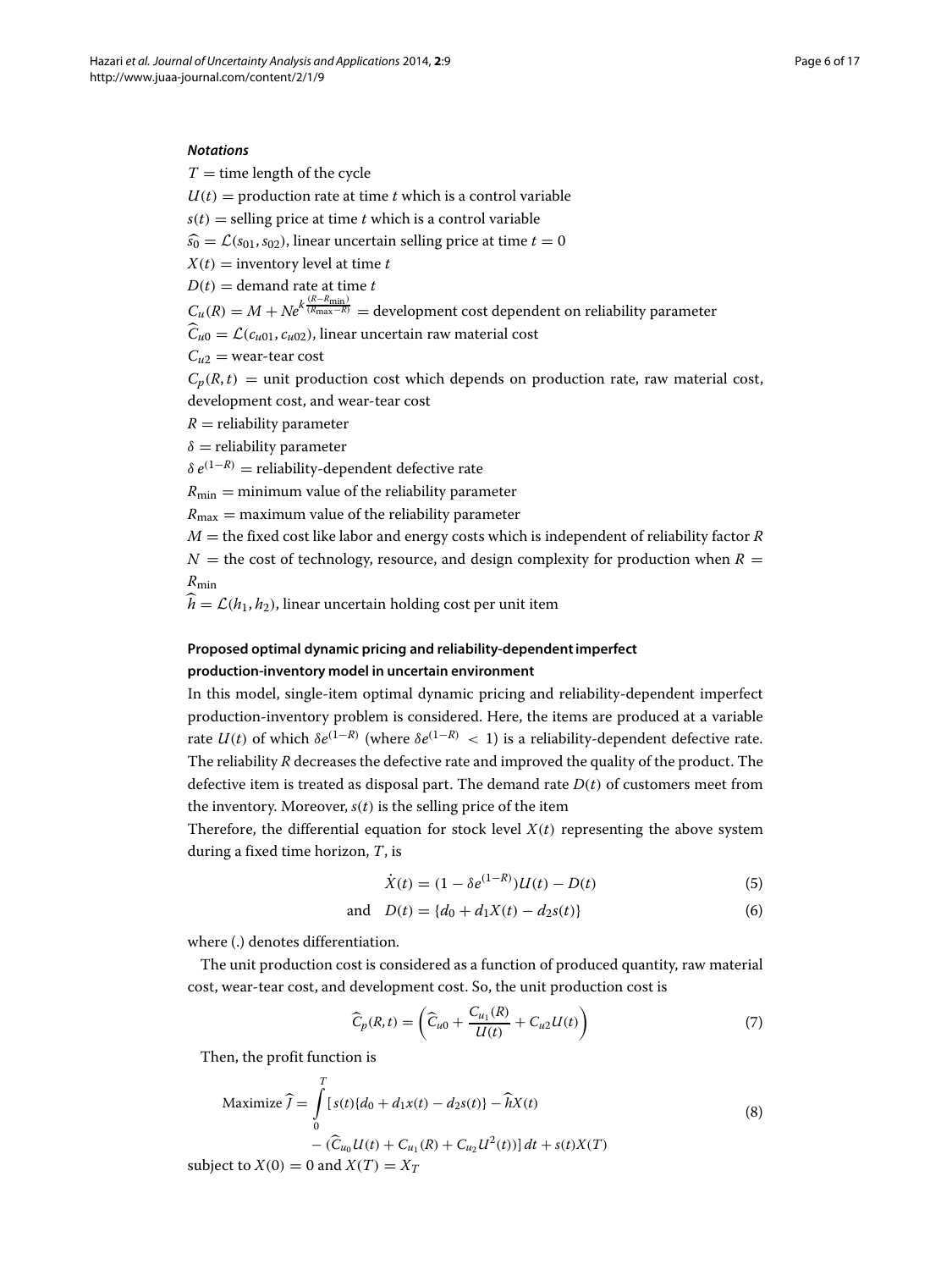From Equation [5,](#page-5-0) we get

<span id="page-6-3"></span><span id="page-6-0"></span>
$$
U(t) = \frac{\dot{X}(t) + d_0 + d_1 x(t) - d_2 s(t)}{\left(1 - \delta e^{(1 - R)}\right)}\tag{9}
$$

Putting the value of *U*(*t*) in [\(8\)](#page-5-1), we get

$$
\text{Maximize } \widehat{f} = \int_{0}^{T} \left[ s(t) \{ d_0 + d_1 x(t) - d_2 s(t) \} - \widehat{h} X(t) \right. \\
\left. - \widehat{C}_{u0} \left\{ \frac{\dot{X}(t) + d_0 + d_1 x(t) - d_2 s(t)}{\left(1 - \delta e^{(1 - R)}\right)} \right\} - C_{u_1}(R) \\
\left. - C_{u_2} \left\{ \frac{\dot{X}(t) + d_0 + d_1 x(t) - d_2 s(t)}{\left(1 - \delta e^{(1 - R)}\right)} \right\}^2 \right] dt + s(t) X(T)
$$
\n(10)

subject to  $X(0) = 0$  and  $X(T) = X_T$ 

The above problem is an optimal control problem with control variables  $U(t)$  and  $s(t)$ in uncertain environment.

#### **The equivalent crisp production control problem**

Using Theorem [3](#page-3-1) and Lemma [1,](#page-4-2) we converted the uncertain production inventory control problem [\(10\)](#page-6-0) into an equivalent crisp production control problem.

Maximize 
$$
E(\widehat{f}) = \int_{0}^{T} [s(t)D(t) - E(\widehat{h})X(t) - (E(\widehat{c}_{u_0})U(t) + C_{u_1}(R) + C_{u_2}U^2(t))]dt
$$
  
  $+ s(T)X(T)$  (11)

subject to  $X(0) = 0$  and  $X(T) = X_T$ 

where  $E(\hat{c}_{u0}) = \frac{c_{u01} + c_{u02}}{2}$ ,  $E(\hat{h}) = \frac{h_1 + h_2}{2}$  and  $E(\hat{s}_0) = \frac{s_{01} + s_{02}}{2}$  (using Lemma [1\)](#page-4-2)

#### **Solution method**

The above control problem is solved using Euler-Lagrange equation [\[34\]](#page-16-9). Using this theory, we construct the Lagrangian function as

<span id="page-6-1"></span>
$$
L = s(t)\{d_0 + d_1x(t) - d_2s(t)\} - E(\widehat{h})X(t) - E(\widehat{C}_{u_0})\left\{\frac{\dot{X}(t) + d_0 + d_1x(t) - d_2s(t)}{\left(1 - \delta e^{(1 - R)}\right)}\right\}
$$

$$
-C_{u_1}(R) - C_{u_2}\left\{\frac{\dot{X}(t) + d_0 + d_1x(t) - d_2s(t)}{\left(1 - \delta e^{(1 - R)}\right)}\right\}^2
$$
(12)

Therefore, our objective is to find out the optimal path of *U*(*t*) and *s*(*t*) such that *L* as well as *J* is maximum.

**Lemma 2.** The Lagrange function *L* is maximum in [ 0, *T*] for optimum production rate  $U(t) = Ce^{\frac{d1}{2d_2}t} - D$ 

<span id="page-6-2"></span>and selling price 
$$
s(t) = \left( E(\widehat{s}_0) + \frac{2d_2 E(\widehat{h})}{d_1} \right) e^{\frac{d_1}{2d_2}t} - \frac{2d_2 E(\widehat{h})}{d_1}
$$
 (13)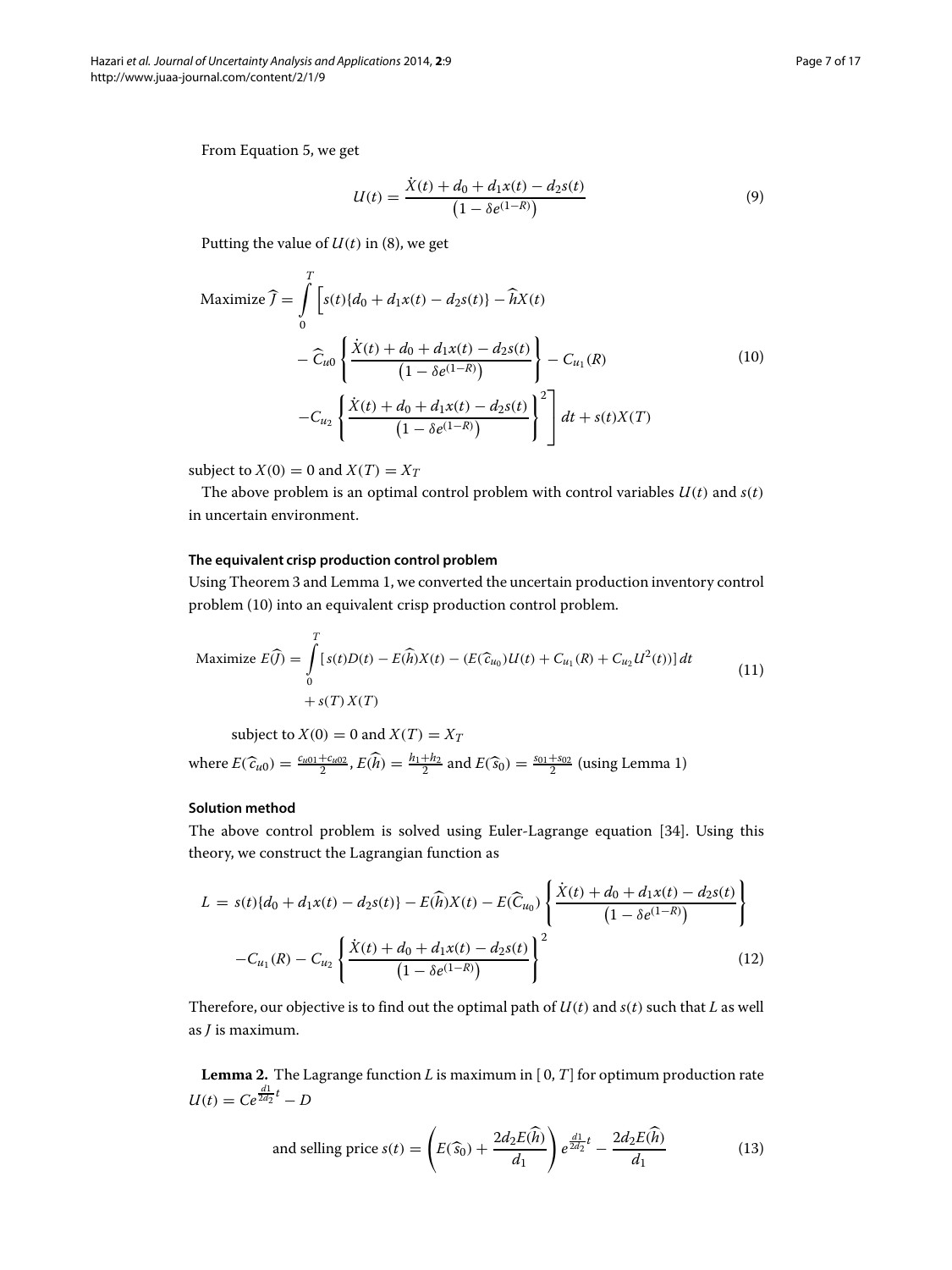*Proof.* For finding the optimal path  $U(t)$  and  $s(t)$ , Euler-Lagrange equation is  $U(t)$  and *s*(*t*), we get

$$
\frac{\partial L}{\partial X(t)} - \frac{d}{dt} \left( \frac{\partial L}{\partial \dot{X}(t)} \right) = 0
$$
\n
$$
\Rightarrow d_1s(t) - E(\hat{h}) - \frac{d_1E(\hat{c}_{u_0})}{1 - \delta e^{(1 - R)}} - \frac{2c_{u_2}d_1}{(1 - \delta e^{(1 - R)})^2} \left\{ \dot{X}(t) + d_0 + d_1X(t) - d_2s(t) \right\}
$$
\n
$$
+ \frac{d}{dt} \left[ \frac{E(\hat{c}_{u_0})}{1 - \delta e^{(1 - R)}} + \frac{2c_{u_2}}{(1 - \delta e^{(1 - R)})^2} \left\{ \dot{X}(t) + d_0 + d_1X(t) - d_2s(t) \right\} \right] = 0
$$
\nand\n
$$
\frac{\partial L}{\partial s(t)} - \frac{d}{dt} \left( \frac{\partial L}{\partial \dot{s}(t)} \right) = 0.
$$
\n
$$
\Rightarrow -2d_2s(t) + \frac{d_2E(\hat{c}_{u_0})}{1 - \delta e^{(1 - R)}} + \frac{2c_{u_2}d_2}{(1 - \delta e^{(1 - R)})^2} \left\{ \dot{x}(t) + d_0 + d_1x(t) \right\}
$$
\n
$$
- \frac{2c_{u_2}d_2^2}{(1 - \delta e^{(1 - R)})^2} s(t) - \frac{d}{dt}(0) = 0.
$$

From Equation [12,](#page-6-1)

$$
\dot{X}(t) + d_0 + d_1 x(t) - d_2 s(t) = \frac{\left(1 - \delta e^{(1-R)}\right)^2}{2c_{u_2}d_2} \left[2d_2 s(t)\right]
$$

$$
-\frac{E(\hat{c}_{u_0})d_2}{1 - \delta e^{(1-R)}}\bigg]
$$

Using in [\(13\)](#page-6-2),

$$
\dot{s}(t) - \frac{d_1}{2d_2}s(t) = E(\widehat{h})
$$

which is a linear equation whose solution is

$$
s(t) = \left( E(\widehat{s}_0) + \frac{2d_2 E(\widehat{h})}{d_1} \right) e^{\frac{d_1}{2d_2}t} - \frac{2d_2 E(\widehat{h})}{d_1}
$$

Solving the above equation, we get the optimal stock level

$$
X(t) = F + Ge^{(\frac{d_1}{2d_2})t} + He^{-d_1t}
$$

Using  $X(t)$  in [\(9\)](#page-6-3), we have

$$
U(t) = Ce^{\frac{d1}{2d_2}t} - D
$$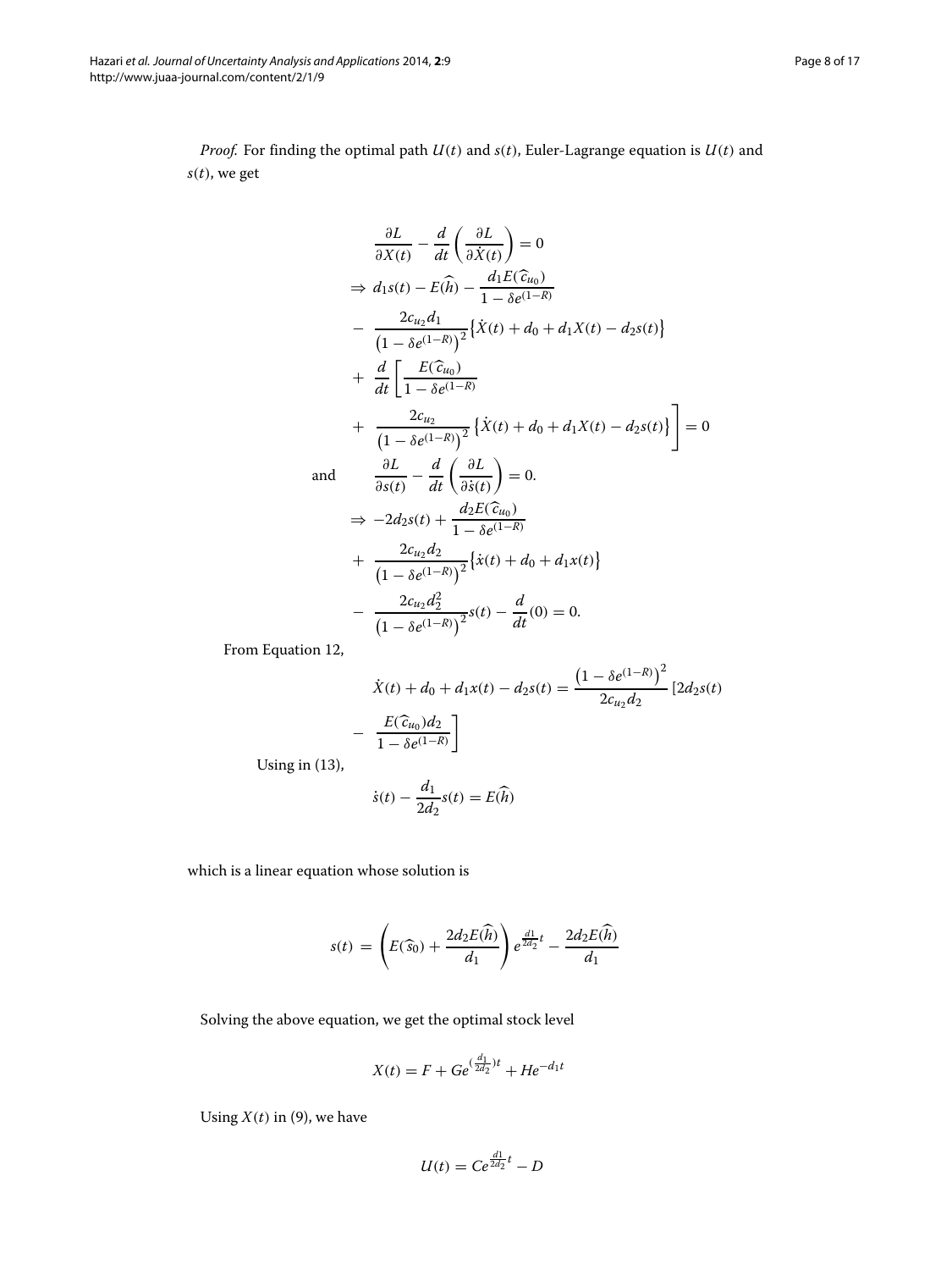where 
$$
A = \left\{ d_2 + \frac{(1 - \delta e^{(1-R)})^2}{c_{u_2}} \right\} \left( E(\widehat{s}_0) + \frac{2d_2 E(\widehat{h})}{d_1} \right),
$$
  
\n $B = \frac{2d_2 E(\widehat{h})}{d_1} \left\{ d_2 + \frac{(1 - \delta e^{(1-R)})^2}{c_{u_2}} \right\} + d_0 + \frac{E(\widehat{c}_{u_0}) (1 - \delta e^{(1-R)})}{2c_{u_2}},$   
\n $C = \left( E(\widehat{s}_0) + \frac{2d_2 E(\widehat{h})}{d_1} \right) \frac{(1 - \delta e^{(1-R)})}{c_{u_2}},$   
\n $D = \frac{2d_2 E(\widehat{h}) (1 - \delta e^{(1-R)})}{d_1 - c_{u_2}} + \frac{E(\widehat{c}_{u_0})}{2c_{u_2}},$   
\n $F = \frac{B}{d_1},$   
\n $G = \frac{2Ad_2}{d_1(1 + 2d_2)},$   
\nand  $H = X_0 - \frac{2Ad_2}{d_1(1 + 2d_2)} - \frac{B}{d_1}.$ 

The maximum value of *J* is given by

$$
J = \int_{0}^{T} \left[ s^{*}(t)D(t) - E(\hat{h})X^{*}(t) - (E(\hat{c}_{u_{0}})U^{*}(t) + C_{u_{1}}(R) + C_{u_{2}}(U^{*}(t))^{2} \right] dt + s(t)X^{*}(T)
$$
  
\n
$$
= d_{0} \left[ \left( E(\hat{s}_{0}) + \frac{2d_{2}E(\hat{h})}{d_{1}} \right) \frac{d_{1}}{2d_{2}} \left( e^{\frac{d_{1}}{2d_{2}}T} - 1 \right) - \frac{2d_{2}E(\hat{h})}{d_{1}} T \right]
$$
  
\n
$$
+ d_{1} \left[ \left( E(\hat{s}_{0}) + \frac{2d_{2}E(\hat{h})}{d_{1}} \right) \left\{ F \frac{2d_{2}}{d_{1}} \left( e^{\frac{d_{1}}{d_{2}}T} - 1 \right) \right\}
$$
  
\n
$$
+ G \frac{d_{2}}{d_{1}} \left( e^{\frac{d_{1}}{d_{2}}T} - 1 \right) + \frac{2Hd_{2}}{d_{1}(1 - 2d_{2})} \left( e^{\frac{d_{1}}{d_{2}} - d_{1}} - 1 \right) \right\}
$$
  
\n
$$
- \frac{2d_{2}E(\hat{h})}{d_{1}} \left\{ FT + G \frac{2d_{2}}{d_{1}} \left( e^{\frac{d_{1}}{d_{2}}T} - 1 \right) + \frac{H}{d_{1}} \left( 1 - e^{d_{1}T} \right) \right\}
$$
  
\n
$$
- d_{2} \left[ \left( E(\hat{s}_{0}) + \frac{2d_{2}E(\hat{h})}{d_{1}} \right)^{2} \frac{d_{2}}{d_{1}} \left( e^{\frac{d_{1}}{d_{2}}T} - 1 \right) - \frac{8d_{2}^{2}E(\hat{h})}{d_{1}^{2}} \left( E(\hat{s}_{0}) + \frac{2d_{2}E(\hat{h})}{d_{1}} \right) \left( e^{\frac{d_{1}}{2d_{2}}T} - 1 \right) \right]
$$
  
\n
$$
+ \frac{4d_{2}^{2}E(\hat{h})^{2}}{d_{1}^{2}} T \right] - E(\hat{h}) \left[ FT + G
$$

# **Particular case when demand depends only on selling price in uncertain environment** In this case, the stock depends only on the selling price. The demand rate *D*(*t*) of customers meets from the inventory.

Therefore, the differential equation for stock level  $X(t)$  representing the above system during a fixed time horizon, *T*, is

<span id="page-8-0"></span>
$$
\dot{X}(t) = (1 - \delta e^{(1-R)})U(t) - D(t)
$$
\n(15)

and 
$$
D(t) = \{d_0 - d_2 s(t)\}\
$$
 (16)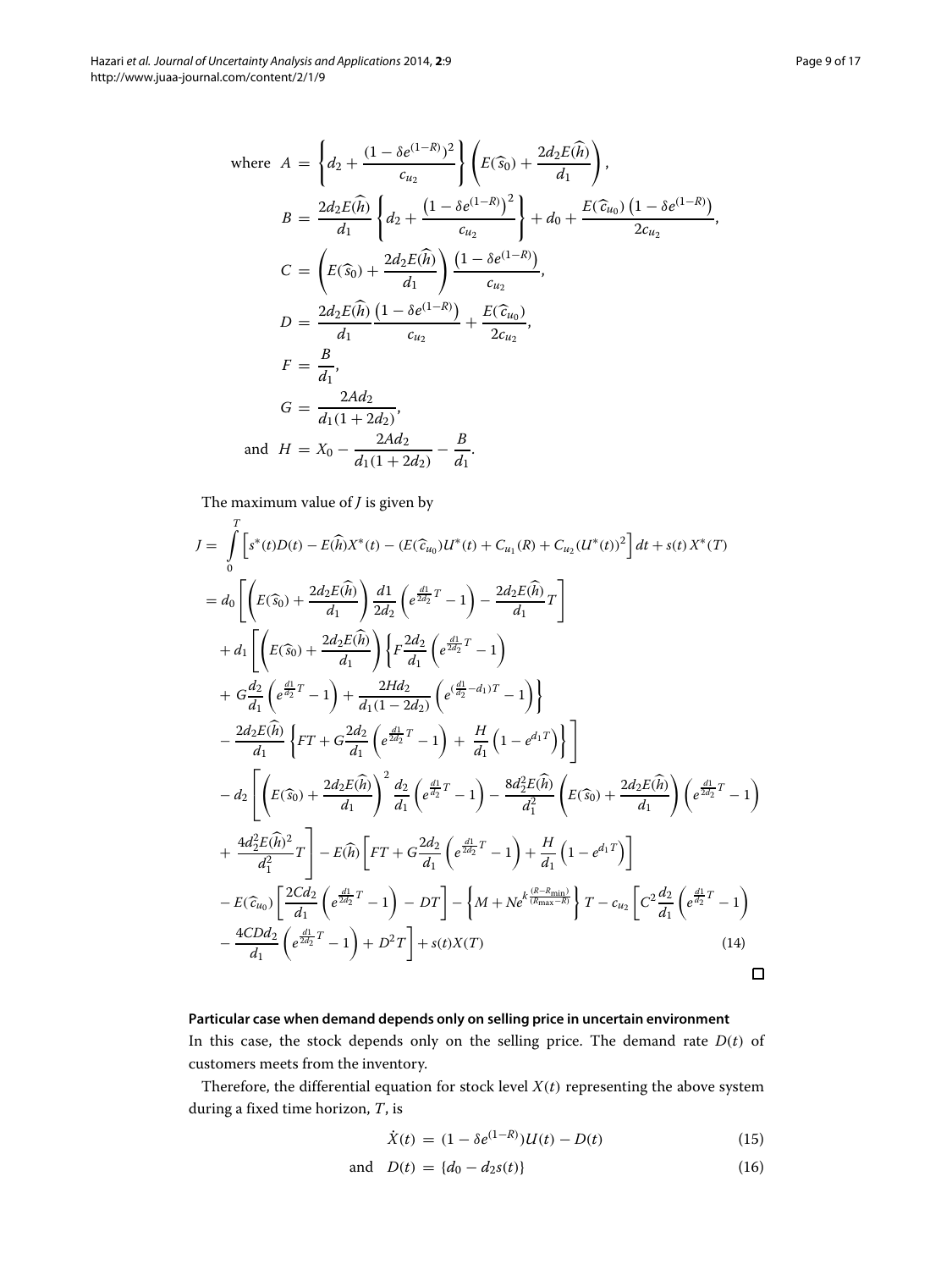where (.) denotes differentiation.

The unit production cost is considered as a function of produced quantity, raw material cost, wear-tear cost, and development cost. So, the unit production cost is

<span id="page-9-0"></span>
$$
\widehat{C}_p(R,t) = \left(\widehat{C}_{u0} + \frac{C_{u1}(R)}{U(t)} + C_{u2}U(t)\right)
$$
\n(17)

Then, the profit function is

Maximize 
$$
\widehat{J} = \int_{0}^{T} \left[ s(t) \{d_0 - d_2 s(t)\} - \widehat{h} X(t) - (\widehat{C}_{u_0} U(t) + C_{u_1}(R) + C_{u_2} U^2(t)) \right] dt
$$
 (18)

subject to  $X(0) = 0$  and  $X(T) = X_T$ 

From Equation [15,](#page-8-0) we get

<span id="page-9-1"></span>
$$
U(t) = \frac{\dot{X}(t) + d_0 - d_2 s(t)}{(1 - \delta e^{(1 - R)})}
$$
(19)

Putting the value of  $U(t)$  in [\(18\)](#page-9-0), we get

$$
\begin{aligned}\n\text{Maximize } \widehat{f} &= \int_{0}^{T} \left[ s(t) \{d_0 - d_2 s(t)\} - \widehat{h} X(t) \right. \\
&\quad - \widehat{C}_{u0} \left\{ \frac{\dot{X}(t) + d_0 - d_2 s(t)}{\left(1 - \delta e^{(1 - R)}\right)} \right\} - C_{u_1}(R) \\
&\quad - C_{u_2} \left\{ \frac{\dot{X}(t) + d_0 - d_2 s(t)}{\left(1 - \delta e^{(1 - R)}\right)} \right\}^2 \right] dt + s(t) X(T)\n\end{aligned} \tag{20}
$$

subject to  $X(0) = 0$  and  $X(T) = X_T$ 

The above problem is an optimal control problem with uncertain control variables  $U(t)$ , uncertain holding cost *h*, and uncertain initial selling price, i.e.,  $s_0 = s(0)$ .

#### **The equivalent crisp production control problem**

Using Theorem [3](#page-3-1) and Lemma [1,](#page-4-2) we converted the uncertain production inventory control problem [\(20\)](#page-9-1) into an equivalent crisp production control problem.

Maximize 
$$
E(\widehat{f}) = \int_{0}^{T} \left[ s(t)D(t) - E(\widehat{h})X(t) - (E(\widehat{c}_{u_0})U(t) + C_{u_1}(R) + C_{u_2}U^2(t)) \right] dt
$$
  
+  $s(T) X(T)$  (21)

subject to  $X(0) = 0$  and  $X(T) = X_T$ 

where 
$$
E(\hat{c}_{u0}) = \frac{c_{u01} + c_{u02}}{2}
$$
,  $E(\hat{h}) = \frac{h_1 + h_2}{2}$ , and  $E(\hat{s}_0) = \frac{s_{01} + s_{02}}{2}$  (using Lemma 1).

#### **Solution method**

The above control problem is solved using Euler-Lagrange equation [\[34\]](#page-16-9). Using this theory, we construct the Lagrangian function as

<span id="page-9-2"></span>
$$
L = s(t) \{d_0 - d_2 s(t)\} - E(\widehat{h})X(t) - E(\widehat{C}_{u_0})\left\{\frac{\dot{X}(t) + d_0 - d_2 s(t)}{(1 - \delta e^{(1 - R)})}\right\}
$$

$$
- C_{u_1}(R) - C_{u_2}\left\{\frac{\dot{X}(t) + d_0 - d_2 s(t)}{(1 - \delta e^{(1 - R)})}\right\}^2
$$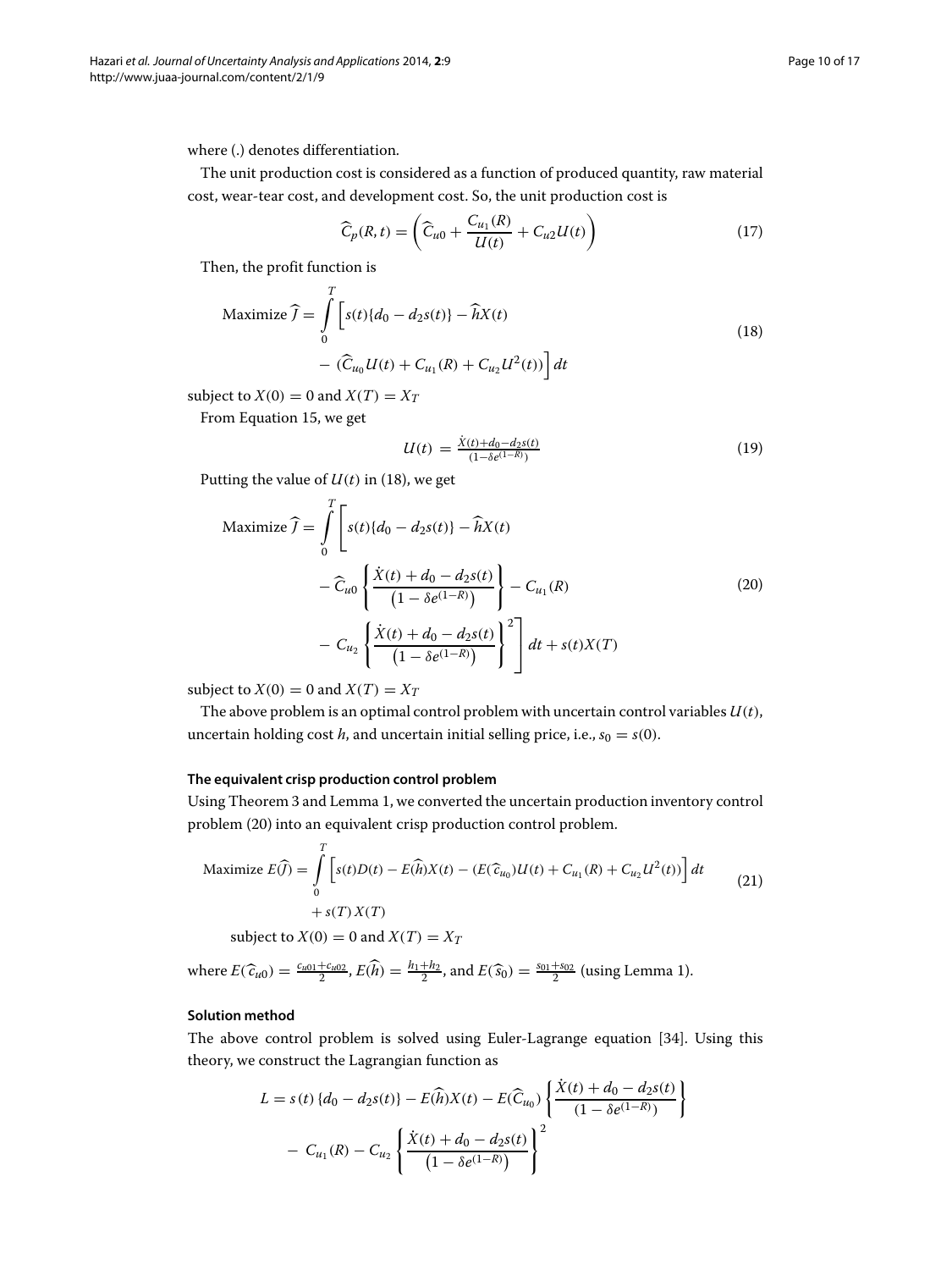Therefore, our objective is to find out the optimal path of  $U(t)$  and  $s(t)$  such that  $L$  as well as *J* is maximum.

<span id="page-10-2"></span>**Lemma 3.** The Lagrangian function *L* is maximum in [ 0, *T*] for optimum production rate  $U(t) = \frac{R_1 t + S}{1 - \delta}$  and selling price  $s(t) = \frac{E(h)d_2 t + Q}{P}$ 

*Proof.* For finding the optimal path  $U(t)$  and  $s(t)$  Euler-Lagrange equation of  $U(t)$  and  $s(t)$ , we get

$$
\frac{\partial L}{\partial X(t)} - \frac{d}{dt} \left( \frac{\partial L}{\partial \dot{X}(t)} \right) = 0
$$
\n
$$
\Rightarrow -E(\hat{h}) - \frac{2c_{u_2}}{(1-\delta)^2} \left\{ \dot{X}(t) + d_0 - d_2 s(t) \right\} = 0 \quad (22)
$$
\nand\n
$$
\frac{\partial L}{\partial s(t)} - \frac{d}{dt} \left( \frac{\partial L}{\partial \dot{s}(t)} \right) = 0.
$$
\n
$$
\Rightarrow d_0 - d_2 s(t) + \frac{d_2 E(\hat{c}_{u_0})}{1-\delta}
$$
\n
$$
+ \frac{2d_2 c_{u_2}}{(1-\delta)^2} \left\{ \dot{X}(t) + d_0 - d_2 s(t) \right\} = 0 \quad (23)
$$

Solving Equations [22](#page-9-2) and [23,](#page-10-0) we get

<span id="page-10-0"></span>
$$
s(t) = \frac{E(\widehat{h})d_2t + Q}{P},
$$
\n(24)

$$
U(t) = \frac{R_1 t + S}{1 - \delta},
$$
  
and 
$$
x(t) = Yt^2 + Zt,
$$
 (25)

where 
$$
P = 2d_2 + \frac{2c_{u_2}^2 d_2^2}{(1 - \delta)^2}
$$
,  
\n $Q = \frac{2c_{u_2}^2 d_2^2}{T(1 - \delta)^2} \left\{ X_T - \frac{E(\hat{h})(1 - \delta)^2 T^2}{4c_{u_2}} \right\}$   
\n $+ d_0 + \frac{d_2 E(\hat{c}_{u_0})}{1 - \delta}$   
\n $+ \frac{2c_{u_2}^2 d_2^2}{(1 - \delta)^2}$ ,  
\n $R_1 = \frac{E(\hat{h})(1 - \delta)^2}{2c_{u_2}} - \frac{d_2^2 E(\hat{h})}{P}$ ,  
\n $S = \frac{1}{T} \left\{ X_T - \frac{E(\hat{h})(1 - \delta)^2 T^2}{4c_{u_2}} \right\} - d_0 - \frac{d_2 Q}{P(1 - \delta)}$ ,  
\n $Y = \frac{E(\hat{h})(1 - \delta)^2}{4c_{u_2}}$ ,  
\nand  $Z = \frac{1}{T} \left\{ X_T - \frac{E(\hat{h})(1 - \delta)^2 T^2}{4c_{u_2}} \right\}$ 

#### **Table 1 The uncertain input data**

<span id="page-10-1"></span>

| Uncertain parameters                    | Linear uncertain values<br>(US\$) | <b>Expectation of uncertain parameters</b><br>(USS) |
|-----------------------------------------|-----------------------------------|-----------------------------------------------------|
| Initial selling price $(\widehat{s_0})$ | (8, 12)                           | 10                                                  |
| Holding cost $(\widehat{h})$            | (0.4, 0.8)                        | 0.6                                                 |
| Raw material cost $(\widehat{C}_{(1)}$  | (1.3)                             |                                                     |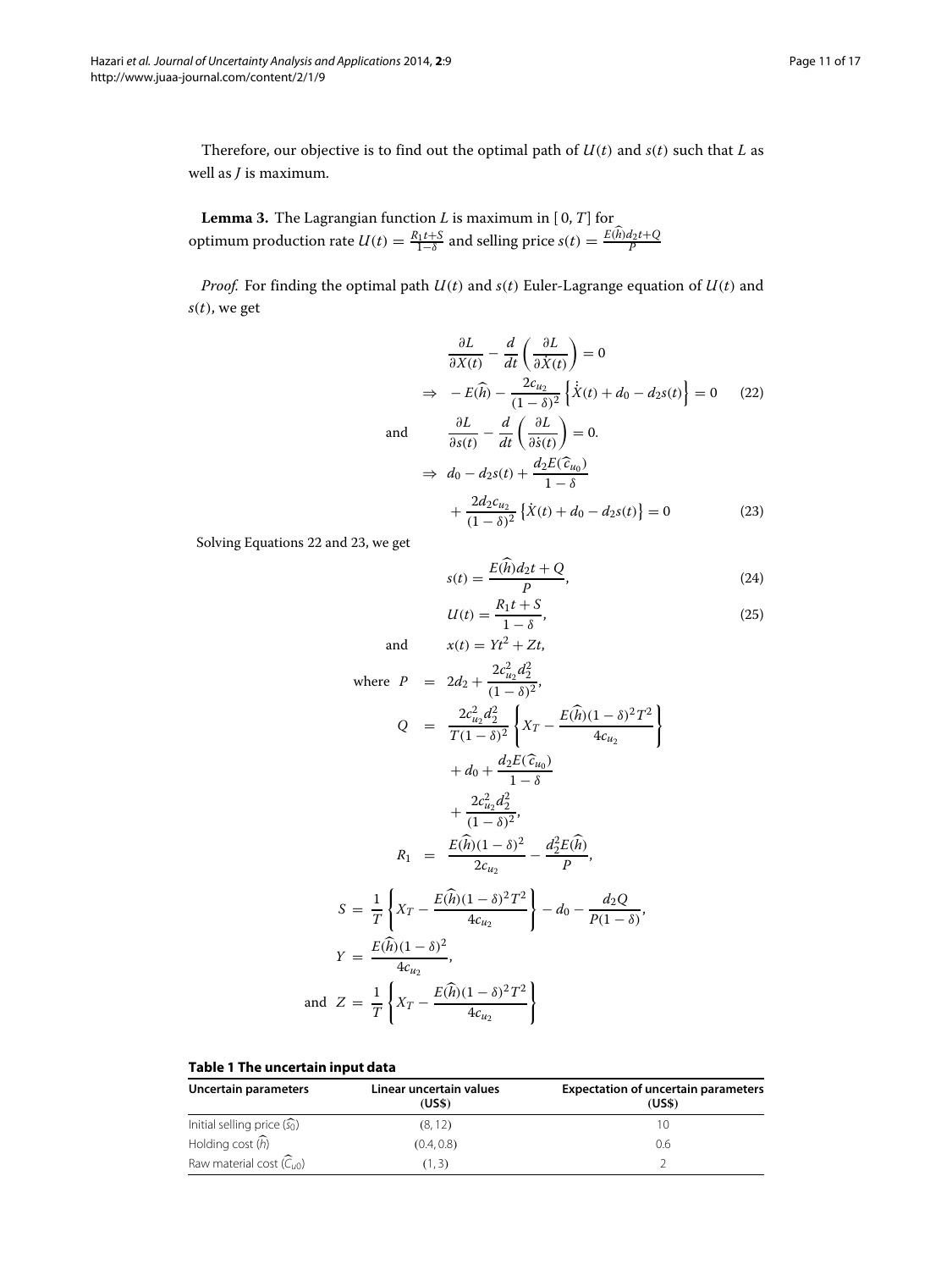**Table 2 The crisp input data**

<span id="page-11-0"></span>

| M  | $N$ $c_{u2}$<br>(USS) | (USS) | $k$ $R_{\min}$<br>(US\$) |     | $R_{\text{max}}$ |         | $\delta$ $d_0$ $d_1$ | $d_2$ | $X_0$       | T |
|----|-----------------------|-------|--------------------------|-----|------------------|---------|----------------------|-------|-------------|---|
| 20 | 5 0.03                |       | 0.5                      | 0.5 | 0.95             | 0.02 20 | 0.03                 | 0.3   | $0\qquad 8$ |   |

The maximum value of *J* is given by

$$
J = \int_{0}^{T} \left[ s^{*}(t)D(t) - E(\widehat{h})X^{*}(t) - (E(\widehat{c}_{u_{0}})U^{*}(t) + C_{u_{1}}(R) + C_{u_{2}}(U^{*}(t))^{2} \right] dt + s^{*}(t)X^{*}(T)
$$
  
\n
$$
= \frac{d_{0}}{P} \left[ \frac{E(\widehat{h})d_{2}T^{2}}{2} + QT \right] + \frac{d_{2}}{P^{2}} \left[ \frac{E(\widehat{h})^{2}d_{2}^{2}T^{3}}{3} + \frac{2QE(\widehat{h})d_{2}T^{2}}{2} + Q^{2}T \right] - E(\widehat{h}) \left[ \frac{YT^{3}}{3} + \frac{ZT^{2}}{2} \right]
$$
  
\n
$$
- \frac{E(\widehat{c}_{u_{0}})}{1 - \delta} \left[ \frac{RT^{2}}{2} + ST \right] - c_{u_{1}}(R) - \frac{c_{u_{2}}}{(1 - \delta)^{2}} \left[ \frac{R^{2}T^{3}}{3} + RST^{2} + S^{2}T \right] + s(t)X(T)
$$
\n(26)

#### **Numerical illustration**

To illustrate the above reliability-dependent uncertain production inventory model numerically, we consider uncertain and crisp input data given in Tables [1](#page-10-1) and [2,](#page-11-0) respectively. For these uncertain and crisp input data, the optimum demand rate  $D^*(t)$ , production rate *u*∗(*t*), and stock level *X*∗(*t*) are given in Table [3](#page-11-1) and shown in Figures [2](#page-12-0)[,3](#page-12-1)[,4,](#page-13-0) respectively.

#### **Uncertain input data**

The uncertain input data for advertisement cost, holding cost, and selling price and their expectation values by using Lemma [3](#page-10-2) are given in Table [1.](#page-10-1)

#### **Crisp input data**

The other crisp inventory data are given in Table [2.](#page-11-0)

#### **Optimum result**

For the above uncertain and crisp input data, the optimum demand rate  $D^*(t)$ , production rate  $u^*(t)$ , and stock level  $X^*(t)$  are given in Table [3](#page-11-1) and shown in Figures [2](#page-12-0)[,3,](#page-12-1)[4,](#page-13-0) respectively. Also, the optimum results are  $R^* = 0.7521$ ,  $J^* = \text{USS}5, 540.72$ ,  $X^*(t) = 3,095.54$ 

<span id="page-11-1"></span>

| t              | $J^*(t)$  | $X^*(t)$ | $U^*(t)$ | $D^*(t)$ | $s^*(t)$ |
|----------------|-----------|----------|----------|----------|----------|
| $\Omega$       | 0         | 0        | 291.46   | 17       | 10       |
|                | $-264.90$ | 280.11   | 328.09   | 25.08    | 11.13    |
| $\mathcal{L}$  | $-386.49$ | 589.54   | 366.61   | 34.00    | 12.31    |
| 3              | $-312.01$ | 927.50   | 407.09   | 43.76    | 13.56    |
| $\overline{4}$ | 20        | 1.295.73 | 449.66   | 54.41    | 14.87    |
| 5              | 682.33    | 1,695.36 | 494.41   | 65.91    | 16.25    |
| 6              | 1,757.00  | 2,127.56 | 541.45   | 78.52    | 17.69    |
|                | 3,339.92  | 2,593.92 | 590.90   | 92.05    | 19.22    |
| 8              | 5,540.72  | 3,095.54 | 642.88   | 106.62   | 20.82    |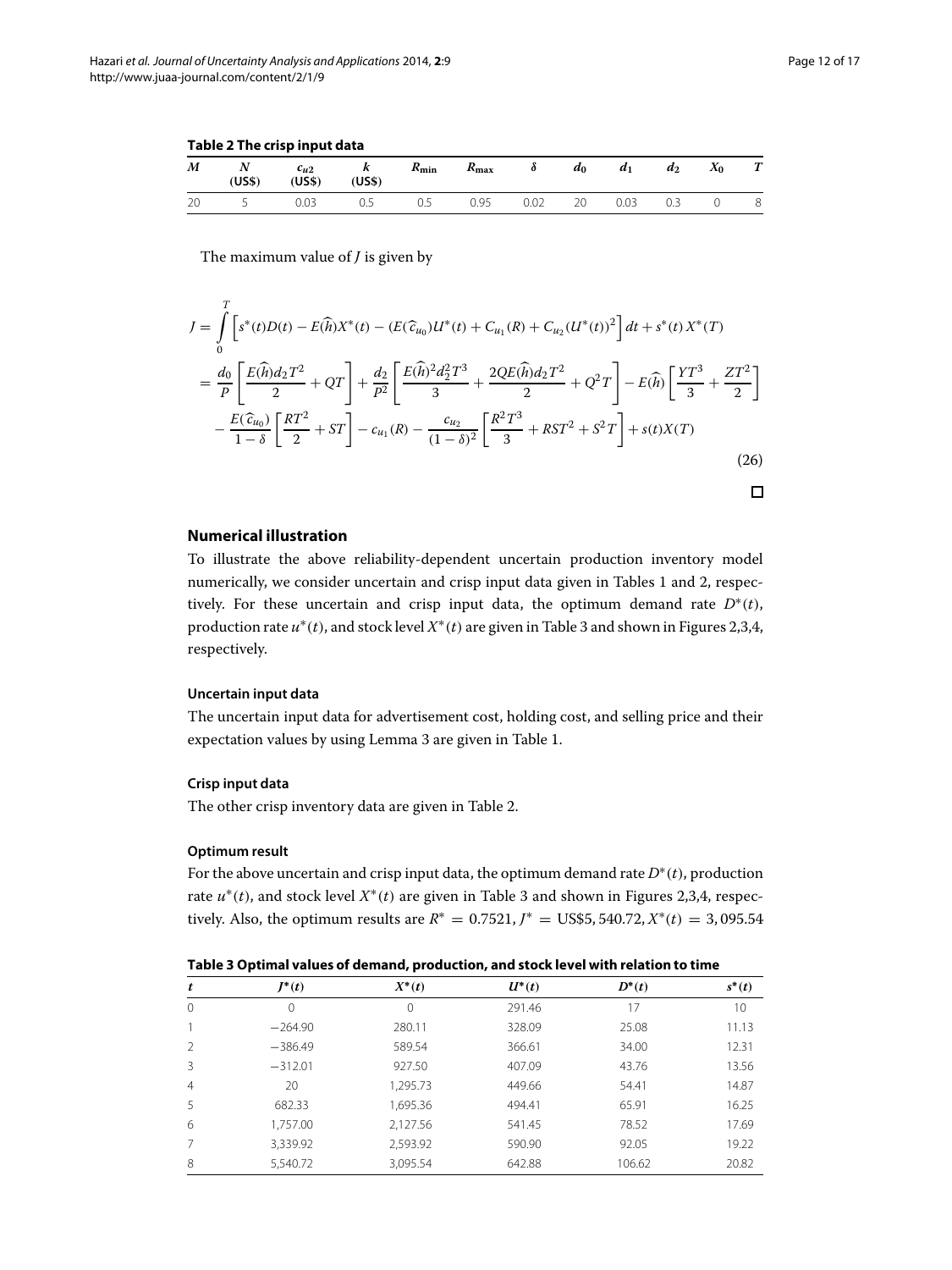

<span id="page-12-0"></span>units,  $s^*(t) = 20.82$  units,  $D^*(t) = 106.62$  units, and  $U^*(t) = 642.88$  units. The optimum profit versus time are also shown in Figure [5.](#page-13-1) The optimum profit versus reliability are given in Figure [6.](#page-14-0) The optimum selling price versus time are given in Figure [7.](#page-14-1)

#### **Numerical illustration for particular cases**

To illustrate the above reliability-dependent production inventory model numerically, we consider the previous uncertain and crisp input data which are already given in Tables [1](#page-10-1) and [2,](#page-11-0) respectively.

#### **Optimum result**

For the previous uncertain and crisp input data and using Lemma [3,](#page-10-2) the optimum result is obtained as *R*<sup>∗</sup> = 0.5, *J*<sup>∗</sup> = US\$108, 296.10, *X*∗(*t*) = 3, 095.54 units, *s*∗(*t*) = 48.16 units, *D*<sup>\*</sup>(*t*) = 5.55 units, and *U*<sup>\*</sup>(*t*) = 402.71 units.

<span id="page-12-1"></span>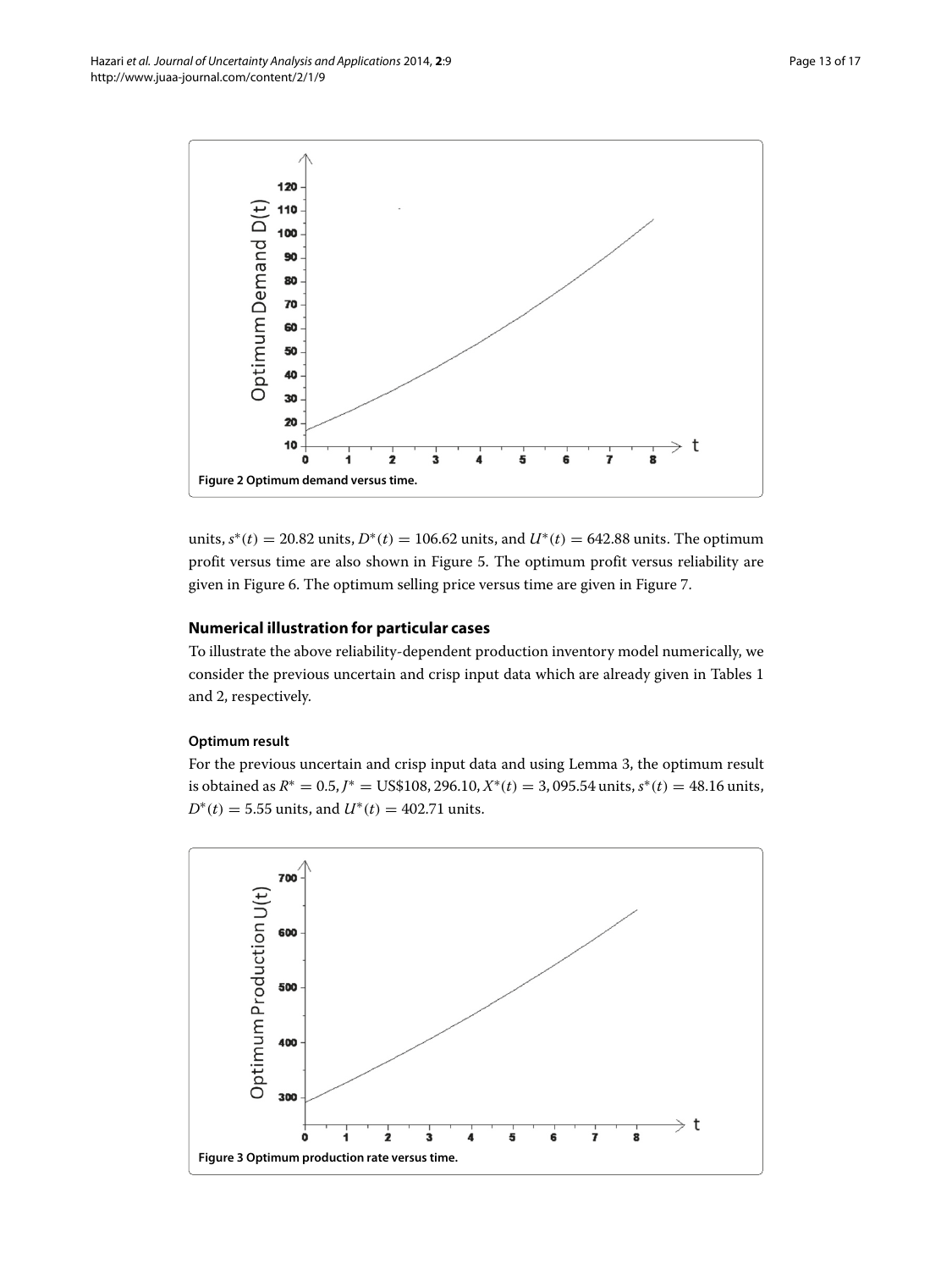

### <span id="page-13-0"></span>**Practical implications**

A washing machine fails, a car battery goes dead, a toaster oven electrical plug burns, a water heater leaks, a floppy disk drive goes bad, a TV remote control quits functioning, a stergo amplifier quits, an automobile engine starter fails, and a house roof leaks are commonly experienced by the customers. These failures, however, are much more significant in both their economical and safety effects.

From the above examples, one can conclude that the impact of product and system failures varies from minor inconvenience and costs to personal injury, significant economical loss, and death. Causes of these failures include bad engineering design, faculty construction, human error, improper use, and lack of protection against excessive environmental stress. Under current laws and recent court decisions, the manufacturing can be held liable for failure to account properly for product safety and reliability. Moreover,

<span id="page-13-1"></span>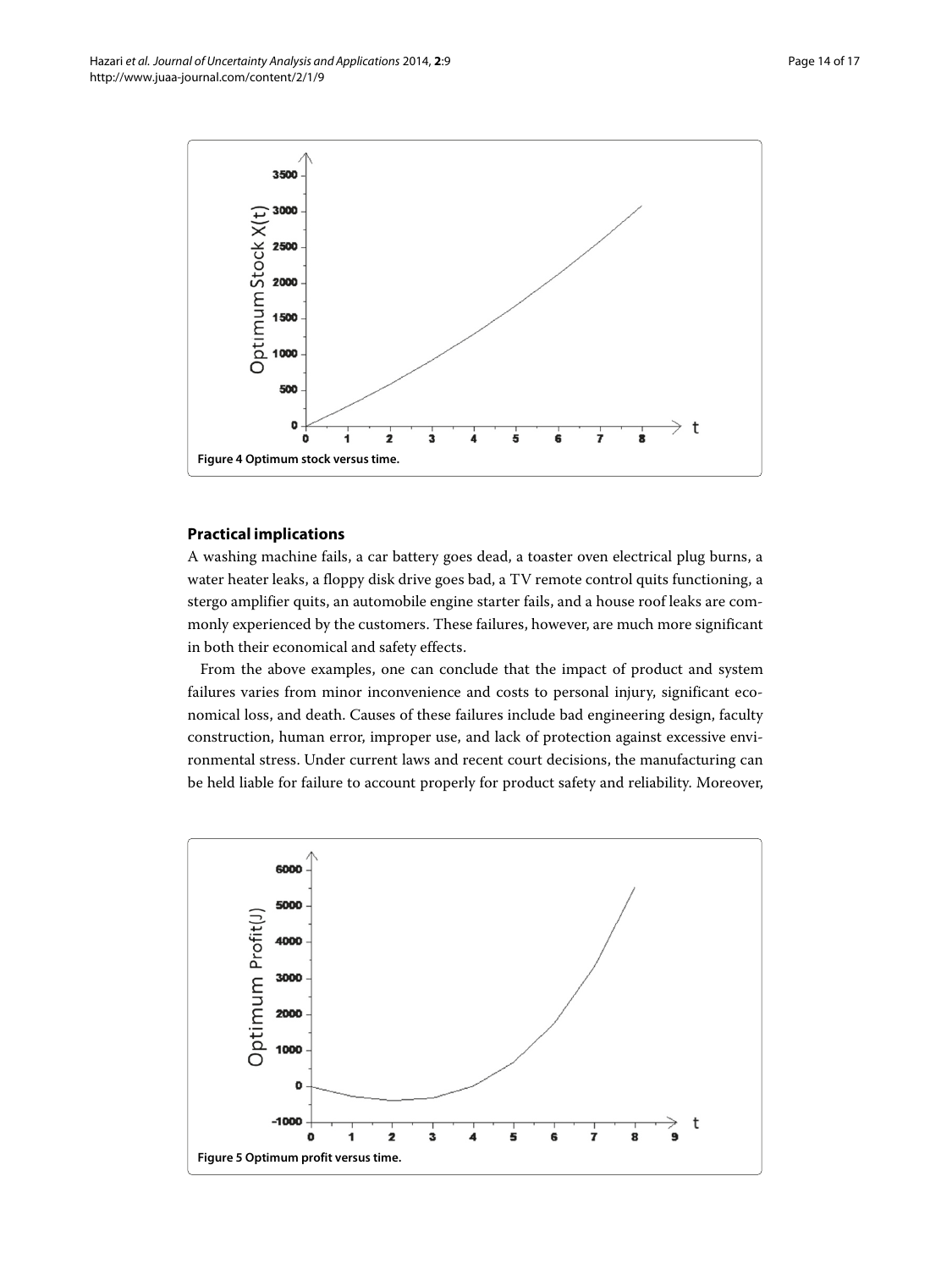

<span id="page-14-0"></span>the demand of these product are advertisement dependent. Also, the selling price fluctuated day by day, so it is taken as uncertain in nature. So, this model is practically applicable for such type of imperfect production inventory problems.

#### **Conclusion**

The present paper first time deals with the optimum production and advertising policy for a single-item production inventory system with reliability-dependent defective rate, reliability- and production rate-dependent unit production cost, depreciation rate of sales, marginal selling price of finish stock, and dynamic demand under uncertain environment. Also, some ideas such as (i) optimal control production problem for defective multi-items, (ii) advertisement-dependent demand, (iii) dynamic production function,

<span id="page-14-1"></span>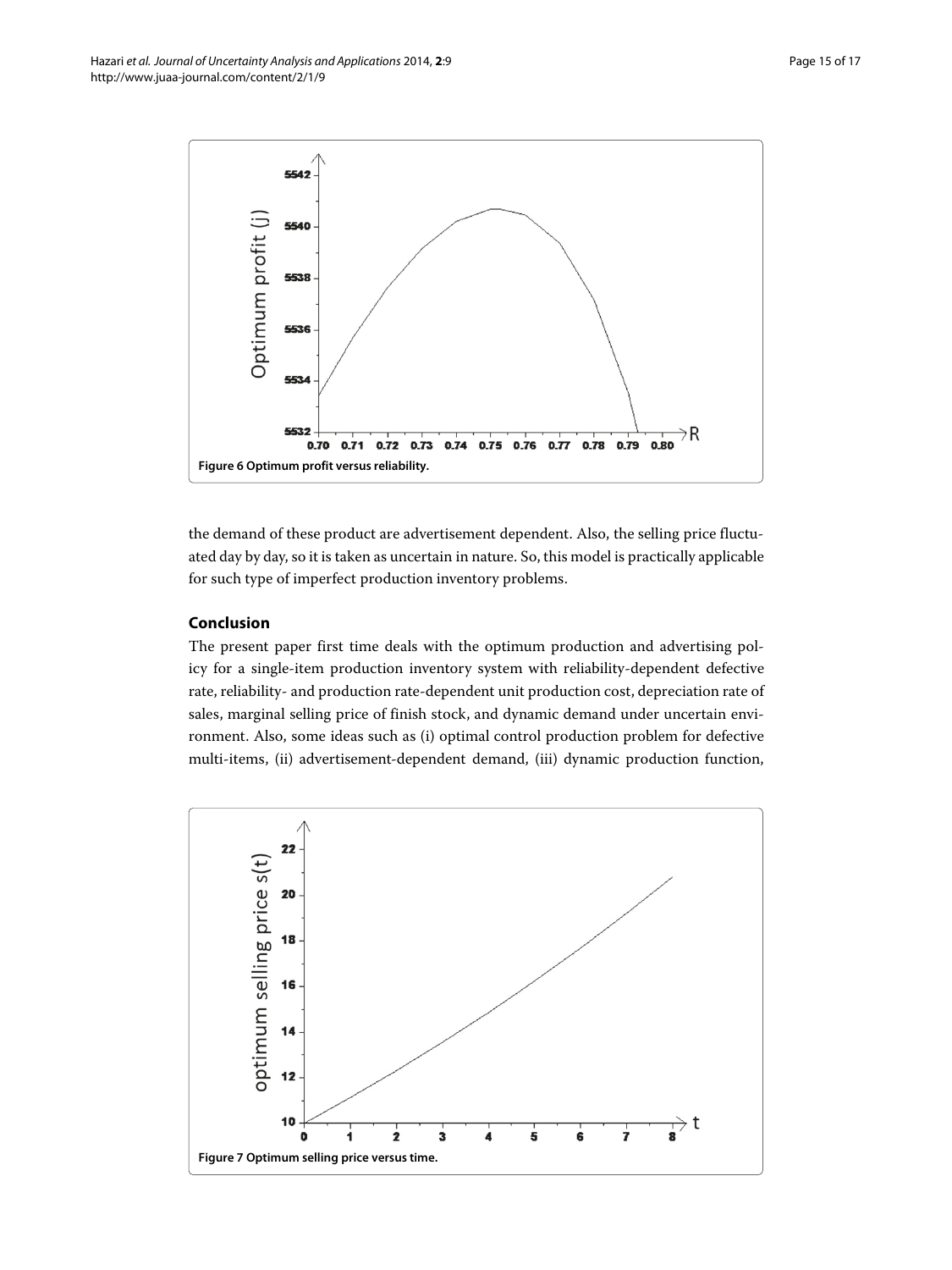and (iv) production quantity-dependent unit cost. In the solution approach, the new ideas are reliability and uncertain expectation. In this connection, the theories 1, 2, and 3 and Lemma [1](#page-4-2) for uncertain variable are established and used in optimal control problem. The formulation and analysis presented here can be extended to other production-inventory problems with different types of demand, advertisement, deterioration, defective, price discount, etc.

#### **Acknowledgements**

Dr. Jayanta Kumar Dey thanks the Minor Research Project (PSW-138/09-10, Government of India) for the financial support to do this research work.

#### **Author details**

<sup>1</sup> Department of Mathematics, National Institute of Technology, Durgapur, West Bengal 713209, India. <sup>2</sup> Department of Mathematics, Mugberia Gangadhar Mahavidyalaya, Bhupatinagar Purba Medinipur, West Bengal 721425, India. <sup>3</sup> Department of Mathematics, Mahisadal Raj College, Purba-Medinipur, West Bengal 721628, India.

#### Received: 16 November 2013 Accepted: 28 March 2014 Published: 24 April 2014

#### **References**

- <span id="page-15-0"></span>1. Levin, RT, McLaughlin, CP, Lamone, RP, Kottas, JF: Production operations management: contemporary policy for managing operating systems. McGraw-Hill, New York (1972)
- <span id="page-15-1"></span>2. Gupta, R, Vrat, P: Inventory model for stock-dependent consumption rate. Opsearch. **23**, 19–24 (1986)
- <span id="page-15-2"></span>3. Baker, RC, Urban, TL: A deterministic inventory system with an inventory-level-dependent demand rate. J. Oper. Res. Soc. **39**, 823–831 (1988)
- <span id="page-15-3"></span>4. Datta, TK, Pal, AK: A note on an inventory model with inventory-level-dependent demand rate. J. Oper. Res. Soc. **41**, 971–975 (1990)
- <span id="page-15-4"></span>5. Urban, TL: Inventory models with inventory-level-dependent demand: a comprehensive review and unifying theory. Eur. J. Oper. Res. **162**, 792–804 (2005)
- <span id="page-15-5"></span>6. Ray, J, Goswami, A, Chaudhuri, KS: On an inventory model with two levels of storage and stock-dependent demand rate. Int. J. Syst. Sci. **29**, 249–254 (1998)
- <span id="page-15-6"></span>7. Glock, CH, Ries, JM, Schwindl, K: A note on optimal ordering policy for stock-dependent demand under progressive payment scheme. Eur J. Oper. Res. **232**, 423–426 (2014)
- <span id="page-15-7"></span>8. Zhou, YW, Min, J, Goyal, SK: Supply-chain coordination under an inventory-level-dependent demand rate. Int. J. Prod. Econ. **113**, 518–527 (2008)
- 9. Sajadieh, MS, Thorstenson, A, Jokar, MA: An integrated vendor-buyer model with stock-dependent demand. Transportation Res. Part E: Logistics Transportation Rev. **46**, 963–974 (2010)
- 10. Hsieh, TP, Dye, CY, Ouyang, LY: Optimal lot size for an item with partial backlogging rate when demand is stimulated by inventory above a certain stock level. Math. Comput. Model. **51**, 13–32 (2010)
- 11. Dey, JK, Mondal, SK, Maiti, M: Two storage inventory problem with dynamic demand and interval valued lead-time over finite time horizon under inflation and time-value of money. **185**, 170–194 (2008)
- 12. Pando, V, Garcűşa-Laguna, J, San-Josqe, LA: Optimal policy for profit maximising in an EOQ model under non-linear holding cost and stock-dependent demand rate. Int. J. Syst. Sci. **43**, 2160–2171 (2012)
- 13. Kim, T, Glock, CH: A multi-stage joint economic lot size model with lead time penalty costs. Comput. Ind. Eng. **66**, 133–146 (2013)
- 14. Jana, DK, Maity, K, Das, B, Roy, TK: A fuzzy simulation via contractive mapping genetic algorithm approach to an imprecise production inventory model under volume flexibility. J. Simul. **7**, 90–100 (2013)
- <span id="page-15-8"></span>15. Maity, K: A supply-chain production inventory model with warehouse facilities under fuzzy environment. In:
- <span id="page-15-9"></span>Kahraman, C, Oztaysi, B (eds.) Supply Chain Management Under Fuzziness, pp. 517–551. Springer, Heidelberg (2014) 16. Mettas, A: Reliability allocation and optimization for complex system, reliability and maintainability symposium. Relia Soft Corporation, Los Angeles (2000)
- <span id="page-15-10"></span>17. Panda, D, Maiti, M: Multi-item inventory models with price dependent demand under flexibility and reliability consideration and imprecise space constraint: a geometric programming approach. Math. Comput. Model. **49**, 1733–1749 (2009)
- <span id="page-15-11"></span>18. Sarkar, B: An inventory model with reliability in an imperfect production process. Appl. Math. Comput. **218**, 4881–4891 (2012)
- <span id="page-15-12"></span>19. Porteus, EL: Optimal lot sizing, process quality improvement and setup cost reduction. Oper. Res. **34**, 137–144 (1986)
- <span id="page-15-13"></span>20. Salameh, MK, Jaber, MY: Economic production quantity model for items with imperfect quality. Int. J. Prod. Econ. **64**, 59–64 (2000)
- <span id="page-15-14"></span>21. Panda, D, Kar, S, Maity, K, Maity, M: A single period inventory model with imperfect production and stochastic demand under chance and imprecise constraints. Eur. J. Oper. Res. **188**, 121–139 (2008)
- <span id="page-15-15"></span>22. Maity, AK, Maity, K, Maiti, M: Optimal remanufacturing control policy with defective items. International J. Oper. Res. **6**, 500–518 (2009)
- <span id="page-15-16"></span>23. Mandal, S, Maity, K, Mondal, S, Maiti, M: Optimal production inventory policy for defective items with fuzzy time period. Appl. Math. Model. **34**, 810–822 (2010)
- <span id="page-15-17"></span>24. Sana, SS: A production-inventory model of imperfect quality products in a three-layer supply chain. Decis. Support Syst. **50**, 539–547 (2011)